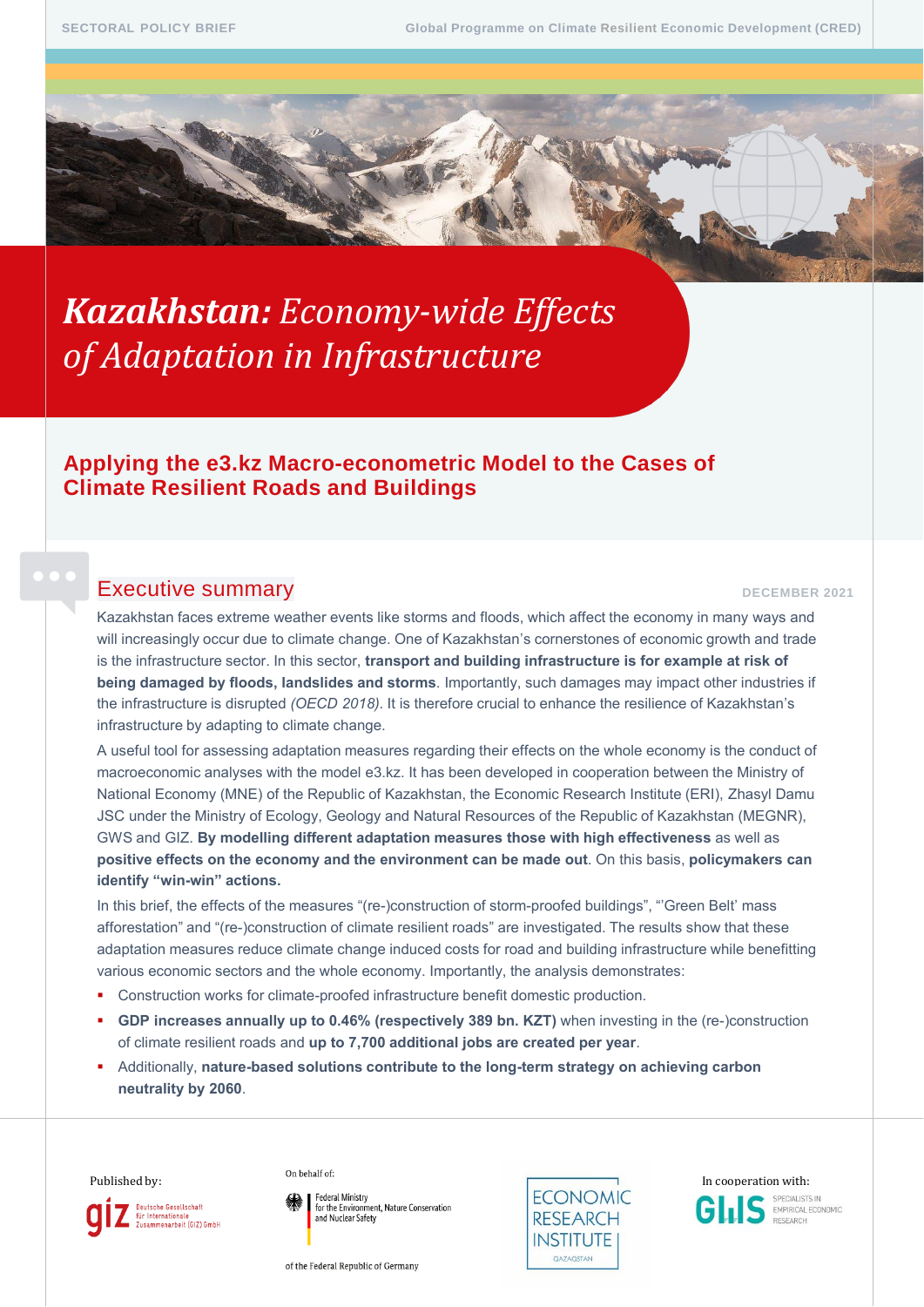# **Current situation in the transport and building sector**

Well-functioning infrastructures are an important foundation for economic and social development and trade and the transport sector heavily depend upon it. In 2019, around 17% of Kazakhstan's GDP was related to the trade and 8% to the transportation and storage sector *(COMSTAT 2020)*. About 16% of the workforce (respectively 1.4 million people) were employed in the trade sector. The transportation and storage sector accounted for 7% of the workforce (respectively 0.6 million employed people) *(COMSTAT 2021)*.

Due to its central location between Asia and Europe, Kazakhstan holds a strategic position as a transit country. Apart from the gas and oil pipeline network, road and rail infrastructure are the most dominant transport infrastructures regarding freights carried and cargo turnover *(UNECE 2019a)*. The development of the transport infrastructure is one goal in the Kazakhstan 2050 strategy. The Belt and Road Initiative (BRI<sup>1</sup>), also known as the New Silk Road, is an important cornerstone. According to a World Bank *(2019)* analysis, this initiative and its transport corridors has the potential to substantially improve trade, foreign investment, and living conditions for Kazakh citizens. However, the potential as a transit country has not yet been fully exploited *(ADB 2019a)*.

The state of infrastructure is identified as a bottleneck for Kazakhstan's economic development. About 75% of existing infrastructure needs to be replaced or rehabilitated – of which the transport infrastructure is particularly affected *(OECD 2019)*. Due to the size of the country and the extensive transport network, construction and maintenance of the transport infrastructure is costly *(ADB 2019a, ITF 2019)*. In recent years, however, efforts have been made to re-establish and further expand national and international transport corridors e. g. through the infrastructure programs Nurly Zhol and Central Asian Regional Economic Cooperation (CAREC) *(ITF 2019)*.

The need for investments in building infrastructure is also high: this is due to ageing and energy-inefficient buildings but also because of a growing population und urbanization in Kazakhstan *(UNECE 2019b).* The

domestic energy demand in the residential sector accounted for 11 Mtoe in 2018 *(IEA 2021).* Considering the expected growth in housing stock and living space, energy efficiency improvements are a strategic national priority for Kazakhstan which is anchored in the Green Economy concept *(2013)*.

Despite progress, the current state of the physical infrastructure requires large investments which offers the opportunity to make the infrastructure climate resilient. Due to the long-lived nature of infrastructure assets, decisions made now will lock-in vulnerability if they fail to consider climate change impacts *(OECD 2018)*. Thus, it is important to coordinate and align infrastructure and climate (adaptation and mitigation) policies to create co-benefits and avoid adverse side effects *(OECD 2018, UNECE 2019b).*

# **Impacts of climate change on transport and building infrastructure**

Climate change will impact transport and road infrastructure. The infrastructure is highly susceptible to increasing temperature, altered precipitation patterns and extreme weather events even more if the condition of roads, railways, buildings etc. is not satisfactory. Increasing temperature may "lead to road surface deterioration, cause expansion of bridge joints and paved surfaces, and buckling of railways tracks" *(UNESCAP 2021a)*. In buildings and also outside, heat stress may impact labor productivity *(ILO 2019)* and well-being of humans which is amplified by the Urban Heat Island effect in major cities meaning a higher temperature in the city compared to cooler rural surroundings caused by dark surfaces, heat sources in residential and industrial areas, a lack of vegetation and air pollution *(World Bank 2021).*

Accelerated glacier melt and extreme precipitation cause floods, mudflow or landslides which physically damage the infrastructure. Increased soil moisture impacts the structural integrity of roads, bridges, and tunnels. Extreme precipitation and floods wash out road surfaces, damage bridges and railway tracks and lead to travel disruptions *(UNECE 2019b, UNESCAP 2021a, USAID 2012).* 

<sup>1</sup> The BRI is an initiative of China seeking to connect Asia with Europe to improve regional integration, increase trade and foster economic growth.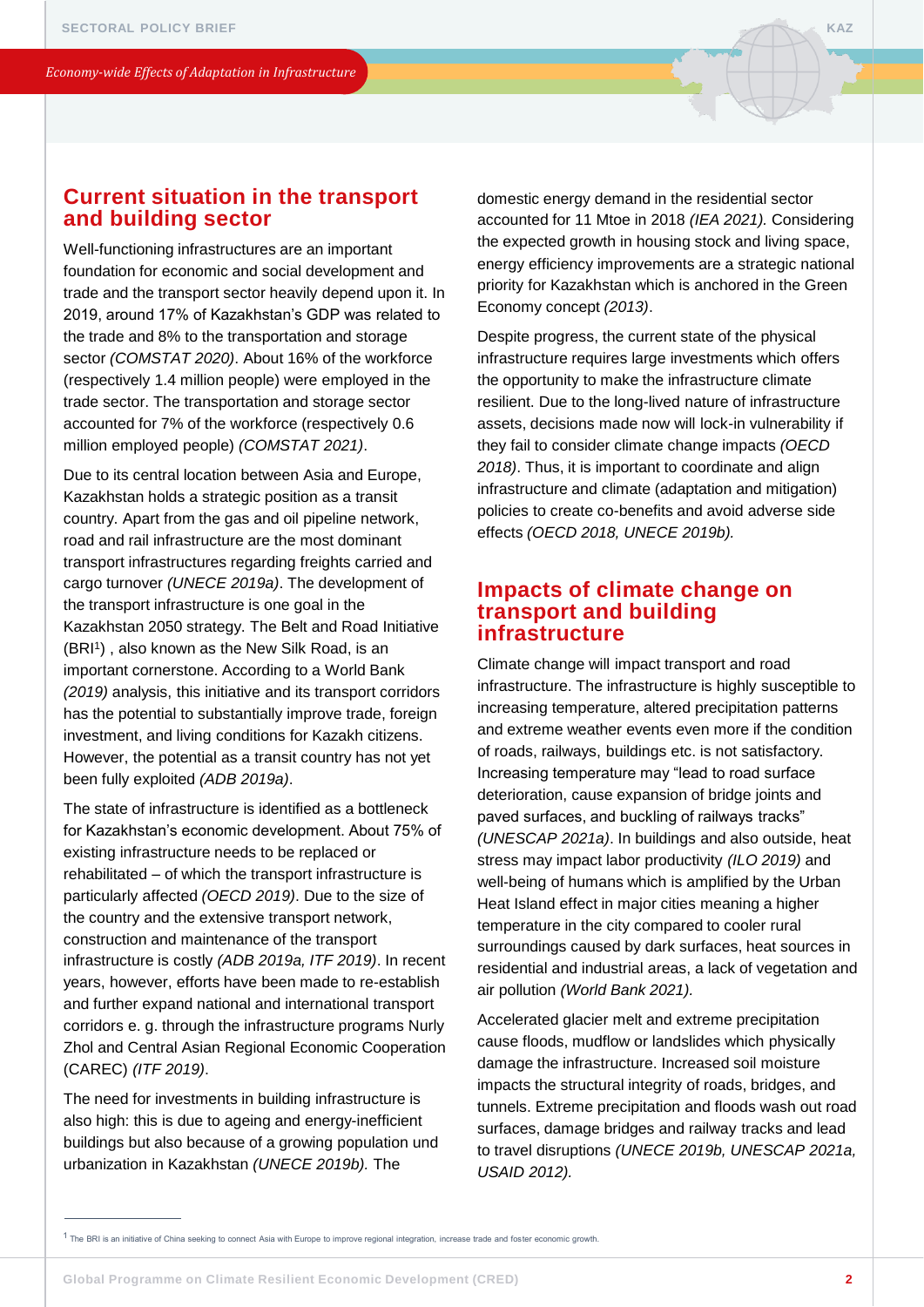Moreover, floods damage interior furnishings or, in the worst case, can wash away entire houses. Extreme wind events may blow off roofs, cause trees to fall and the flying objects cause damage to the infrastructure. Dust and snowstorms, which additionally reduce the visibility, may increase the risk of traffic accidents.

Climate projections expect further increase in air temperature as well as in frequency and intensity of extreme weather events *(Navarro and Jordà, 2021).*  Thus, infrastructure damages, costs for reconstruction and losses due to disruptions, reduced speed and failures of transportation are expected to worsen without adaptation measures *(ADB 2019a).* 

Besides these risks of climate change, the transportation sector may profit in wintertime due to less harsh frost days, heavy snowfall and snowstorms typically leading to a temporary closure of highways, as for example in the winter of 2013 in Northern, Central, and Eastern regions of Kazakhstan.

# **Options for building climate resilience in the transport and building sector**

Climate resilient infrastructure is a key to reduce or even prevent from adverse climate change impacts. Several options exist for adapting the infrastructure to climate change. Basically, adaptation options can be proactive or reactive. While proactive adaptation anticipates likely future impacts of climate change, reactive adaptation implements "build back better"<sup>2</sup> measures to increase climate resilience after experiencing the negative impacts of climate change.

The construction and maintenance of road and building infrastructure offers the opportunity for adapting to climate change. Climate resilient measures can thus be directly incorporated into the planning and implemented at relatively low additional cost. According to ADB *(2019b)* and the World Bank *(2012)* additional 7% to 9% of total investments are needed to make roads climate resilient. Costs for climate-proofed buildings<sup>3</sup> depend on "how" it is achieved ("green" nature-based solutions vs. "non-green" solutions) and against "what" climate

impact (heat waves, floods, storms). The policy brief *[Economy-wide Effects of Adaptation in the Energy](https://www.giz.de/de/downloads/kazakhstan-economy-wide-effects-of-adaptation-in-the-energy-sector.pdf)  Sector* presents energy efficiency improvements in the housing sectors as an option to minimize impacts of heat waves.

Structural adaptation measures such as investments into protective infrastructures (e. g. dams), improvement of design standards and mandatory building codes (climate-proofed transport and building infrastructure) as well as refurbishment provide physical protection and increases robustness *(OECD 2018).* Adaptation measures for transport infrastructure are, for example, new pavement structures to reduce the risk of increased diurnal temperature range. The creation of drainage structures may help to prevent erosion and protect the embankment *(ADB 2019a, b).* Efficiency improvements in buildings and nature-based solutions (e. g. the "green belt" mass afforestation in Astana, "green" buildings<sup>4</sup> or solar-system based air conditioning) provide win-win solutions for mitigation and adaptation *(adelphi and Development Alternatives 2019, Brolsma et al. 2021).* Restoring natural wetlands and floodplains may also help to retain excess water.

Management (or non-structural) adaptation measures such as the relocation of infrastructure from e. g. floodprone to flood-safe areas, regular inspections and repair plans as well as improved meteorological forecasting tools and early warning systems also help to be better prepared *(OECD 2018, World Bank 2011).*

# **Macroeconomic analysis of adaptation measures**

The e3.kz model for Kazakhstan was developed to analyze the economy-wide impacts of climate change and sector-specific adaptation measures. It helps to identify adaptation measures that are highly effective and have positive effects on the economy, employment, and the environment. This can only be achieved if the socio-economic relationships are captured, as well as the relationships between economic activity, energy demand and the environment, as with the so-called E3 (economy, energy, emission) models.

3 <https://climate-adapt.eea.europa.eu/metadata/adaptation-options>

 $^2$  Building Back Better (BBB) is a strategy aimed at reducing the risk to the people and communities in the wake of future disasters and shocks. The BBB approach integrates disaster risk reduction measures into the restoration of physical infrastructure, social systems and shelter, and the revitalization of livelihoods, economies and the environment.

<sup>4</sup> The World Green Building Council (n.d.) defines a 'green' building as "a building that, in its design, construction or operation, reduces or eliminates negative impacts, and can create positive impacts, on our climate and natural environment".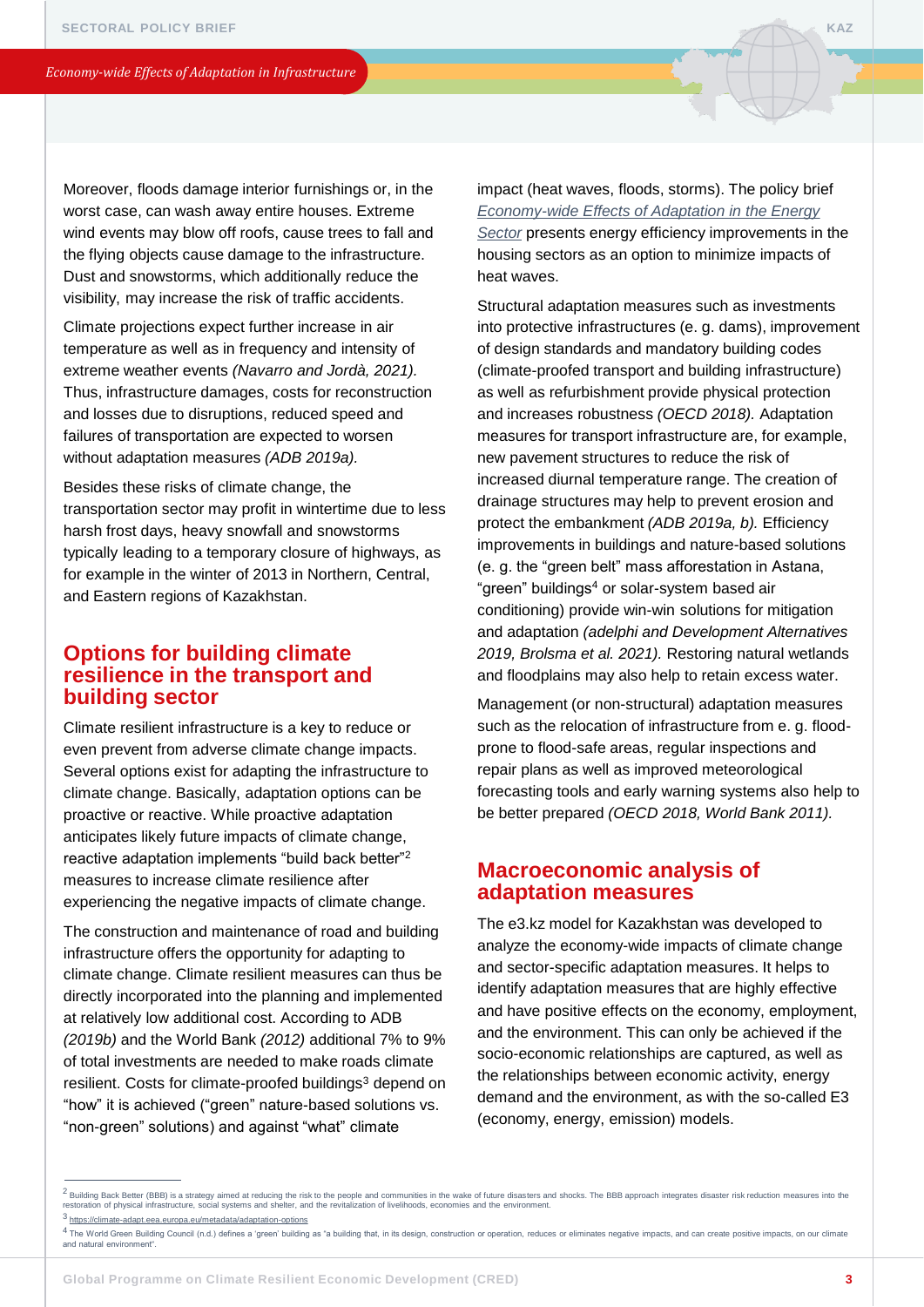In scenarios, assumptions are made about the frequency and intensity of extreme weather events and are combined with sector- and country-specific climate damages. Costs and benefits of adaptation measures are covered as well, which are borrowed from expert studies. If no specific data is available, own assumptions are made which can later be adapted if better data becomes available. All these initial impacts cause chain reactions in the e3.kz model. The model results do not only show the direct effects but also the indirect and induced macroeconomic consequences (GDP, jobs, imports, sector-specific output) for Kazakhstan due to economic interrelationships. On the one hand, model results show what could happen under climate change scenarios (awareness raising). On the other hand, policymakers can identify those adaptation measures that are highly effective and have positive effects on the economy, employment, and the environment (win-win options). Thus, they are better prepared. The results can be used as a decisionmaking basis for prioritizing adaptation measures and to set-up an adaptation strategy in Kazakhstan.

# **Economy-wide impacts of climate change adaptation in the transport and building sector**

The macroeconomic effects of the adaptation measures "(re-)construction of storm-proofed buildings" and "'Green Belt' mass afforestation" are presented as adaptation options to extreme winds. Both options help to reduce damages caused by extreme wind while the later also contributes to carbon absorption as part of the long-term strategy to achieve carbon neutrality by 2060. "(Re-) construction of climate resilient roads" is presented as an example for reducing flood impacts on roads.

# **(Re-)construction of storm-proofed buildings**

Extreme wind events are expected to occur every four years with a similar intensity as today according to Navarro and Jordà *(2021).* The rehabilitation and modernization of the building infrastructure is key to prevent storm damages and to reduce (involuntary) reconstruction costs. The extent of damage ranges from a few million KZT to 2.5 billion KZT per event. Damage is mainly caused to buildings, cars and energy infrastructure. Typically, extreme wind events blow off roofs and flying objects cause damage to windows, cars and power transmission lines.

Production losses in various economic sectors resulting from power outages and impaired production sites can be quite severe depending on the damage and duration of power loss. According to the World Bank enterprise survey in Kazakhstan, power outages caused losses in sales of 1.7% on average and sector specific losses ranging from 0.5% (fabricated metal products) to 7.7% (other manufacturing) *(World Bank 2019b).*

# *Scenario assumptions and implementation*

Involuntary replacement investments must be undertaken to repair the damage each time when such an event occurs. Thus, instead of repeatedly bearing the costs and losses, investments in storm-resistant buildings are reasonable.

| <b>ADAPTATION</b><br><b>MEASURES</b> | <b>CUMULATED</b><br><b>INVESTMENT</b><br>$(2022 - 2050)$ | <b>ADAPTATION BENEFITS</b>                                                                                     |
|--------------------------------------|----------------------------------------------------------|----------------------------------------------------------------------------------------------------------------|
| Storm-<br>proofed<br>buildings       | 87 bn. KZT                                               | Up to 65% reduction in (involuntary) reconstruction costs to repair the<br>damage in buildings and power lines |
|                                      |                                                          | Up to 65% reduction in (involuntary) replacement costs for cars                                                |
|                                      |                                                          | Up to 65% reduction of losses in service sectors due to power outages                                          |

*Table 1: Key assumptions* 

*Source: <sup>1</sup> Stewart and Deng 2014*

```
Global Programme on Climate Resilient Economic Development (CRED)
```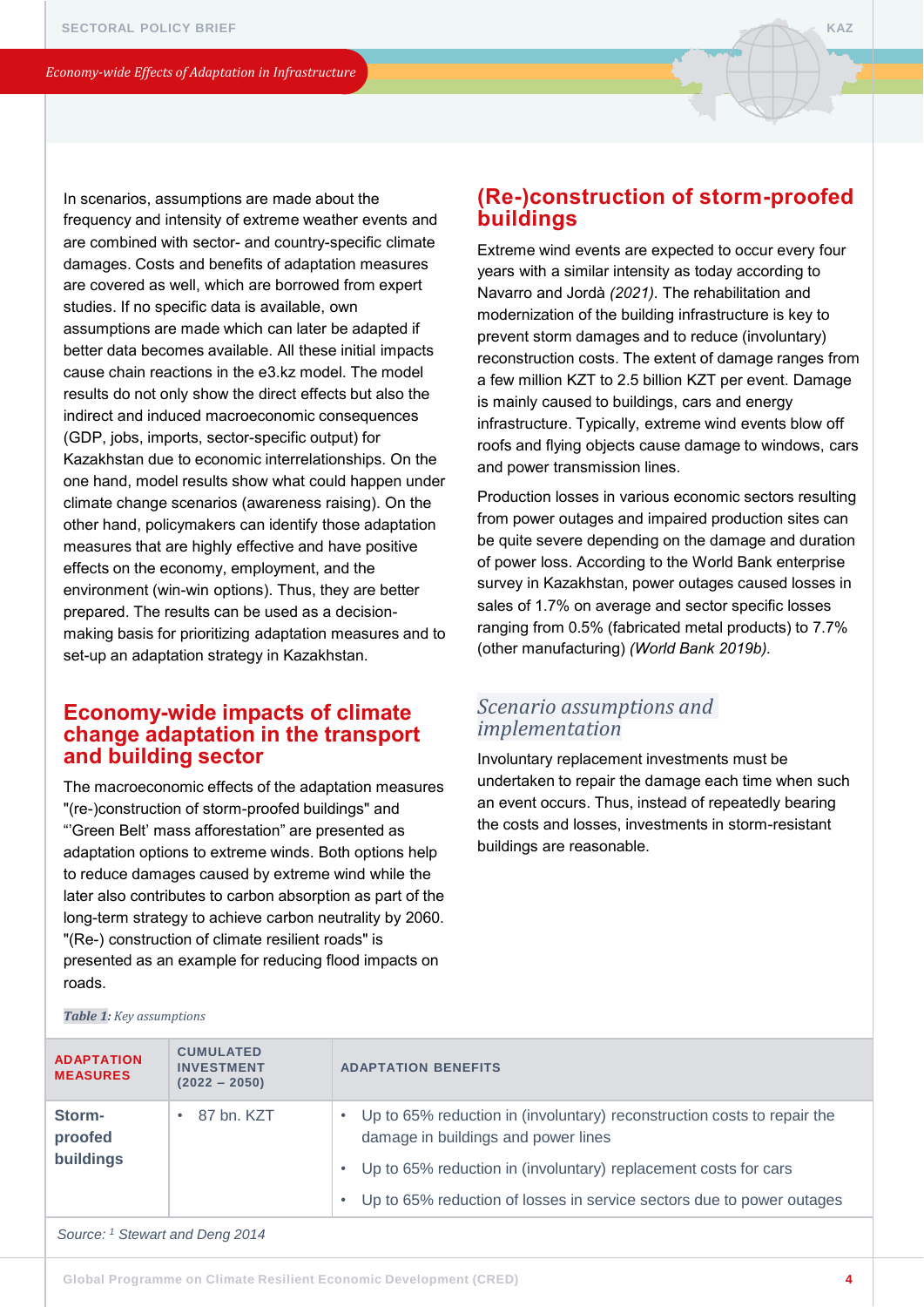One option is to strengthen the connection between roof batten and roof truss which increases the costs by 1-2% of the houses' value and at the same time reduces the risk of the roof being destroyed by wind by 50-65% *(Stewart and Deng 2014).* Exemplarily, in this scenario it is assumed that 10% of the existing and new buildings are made stormproof until 2050, especially in regions that have already been affected by extreme wind events, such as Astana. Necessary investments account for maximum 87 bn. KZT.

Assuming that about half of the residential buildings are owned by the real estate sector and the other half by private owners, both sectors must bear the investment costs. Private households are assumed to spend less for non-essential consumption and to finance it from savings. The real estate sector passes on the costs to the consumers.

As the modernization of buildings progresses over time, damages caused by storms are expected to be reduced by up to 65% including less reconstruction costs for damaged buildings, cars and powerlines as well as reduced losses in service sectors due to power outages. At the same time construction activities are increasing which leads to positive

impacts also in several other sectors such as manufacturing of non-metallic mineral products producing concrete.

#### *Model results*

The economy-wide effects of the (re-)construction of storm-proofed buildings are small but positive. GDP increases by up to 0.02% respectively 19 bn. KZT per year compared to a situation with extreme wind and absence of adaptation measures. Construction works to make the buildings storm-resilient and reduced losses during extreme wind events support economic growth. The success of storm-resilient buildings lowers the (involuntary) defensive spending to repair the damages resulting in reduced reconstruction activities. However, the overall impact is positive.

Household consumption increases by up to 0.03% respectively 21 bn. KZT per year compared to a situation with no adaptation and extreme wind. Closure of service sectors caused by power outages in extreme wind years can be partly prevented due to adaptation and thus consumer demand can be satisfied.





*Source: own figure*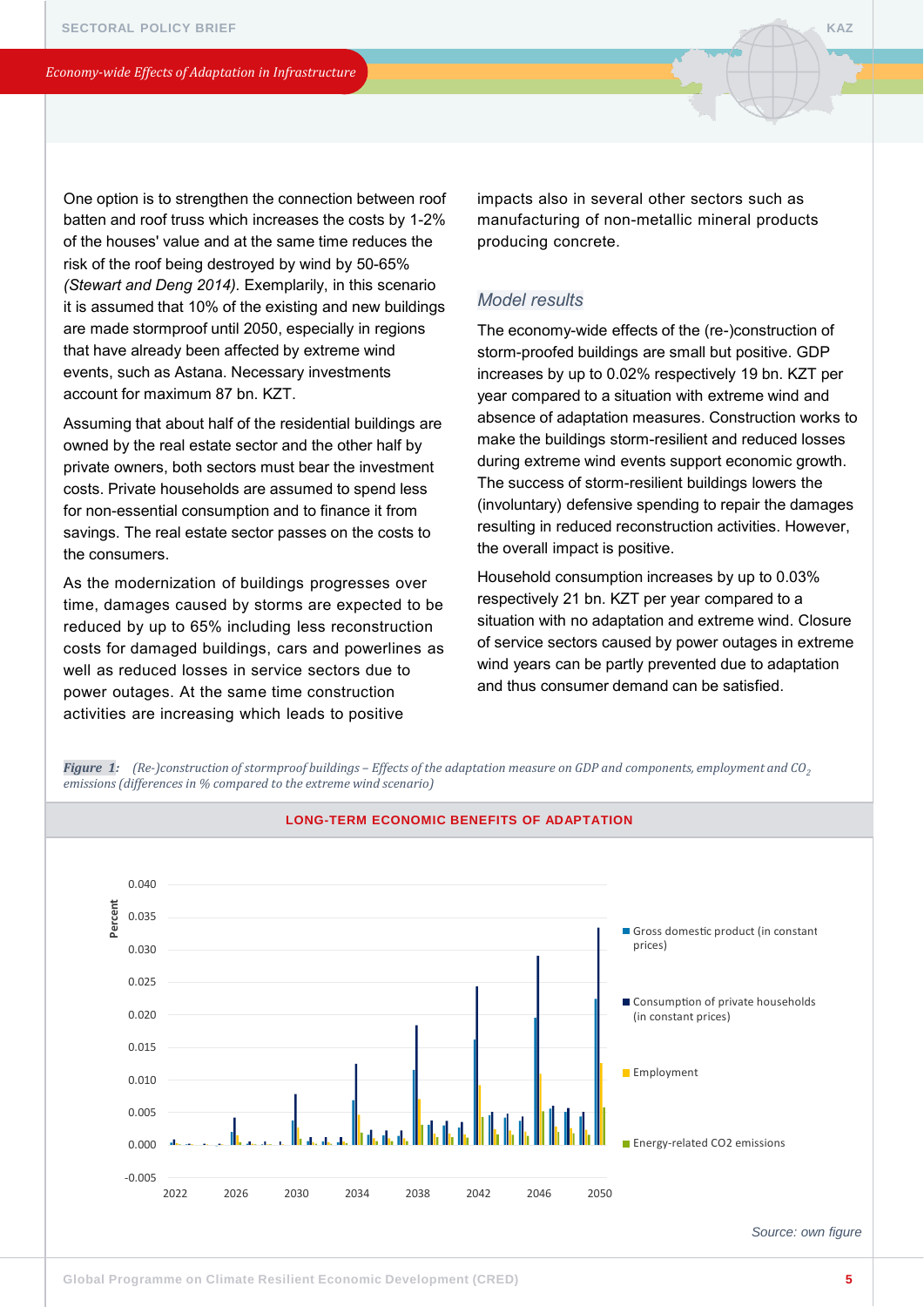Employment is increasing in the service and construction sectors resulting in total by up to 0.01% (1,300 persons per year). With a slightly higher GDP compared to a situation with no adaptation measures taken and extreme wind occurring, energy demand and  $CO<sub>2</sub>$  emissions are increasing within a limited scope. If no additional mitigation measures are considered, economic growth and  $CO<sub>2</sub>$  emission cannot be decoupled.

# **"Green Belt" mass afforestation**

"Green Belt" mass afforestation is a nature-based solution which contributes to damage reduction caused by extreme wind and to carbon absorption. The "Green Belt" of Nur-Sultan which consists of approximately 12 million trees around the city is a prominent example of how to reduce wind speed, improve soil moisture and reduce soil emissions. The number of storms could be reduced from 15 to 5 in summer and from 37 to 22 in winter (Table 2) and thus damages caused by extreme wind such as blown off roofs can be reduced. It should be noted that mass afforestation may have negative impact on biodiversity if monocultures are planted.

#### *Scenario assumptions and implementation*

According to the Prime Minister of the Republic of Kazakhstan, 15 million trees are going to be planted in settlements helping to reduce damages from extreme wind and to absorb approximately 360 kt of  $CO<sub>2</sub>$  per year. The "Green Belt" of Nur-Sultan may serve as an example on how to implement this adaptation measure and what the costs and benefits are. Damage reduction is assumed to be on average -55% and thus proportionally to the lower number of storms.

The total costs account for 6,000 bn. KZT which is assumed to be paid by the government but at the expense of other government expenditures such as for arts and entertainment.

#### *Table 2: Key assumptions*

| <b>ADAPTATION MEASURES</b>      | <b>CUMULATED INVESTMENT</b><br>$(2022 - 2050)$                                                                                        | <b>ADAPTATION BENEFITS</b><br>(by 2050)                                                                                                                                                                                                                                                 |
|---------------------------------|---------------------------------------------------------------------------------------------------------------------------------------|-----------------------------------------------------------------------------------------------------------------------------------------------------------------------------------------------------------------------------------------------------------------------------------------|
| "Green belt" mass afforestation | 6,000 bn. KZT (15 mio. trees are<br>٠<br>planted in settlements <sup>2</sup> ; on average a<br>tree cost $400,000$ KZT <sup>3</sup> ) | Number of storms reduced from 15<br>to 5 (-67%) in summer and 37 to 22<br>$(-41%)$ in winter <sup>4</sup><br>Damages are expected to be<br>reduced proportionally to the lower<br>number of storms (on average by<br>$-55%$<br>• 15 mio. trees absorb 360 kt $CO2$<br>p.a. <sup>5</sup> |

*Sources: <sup>2</sup>Prime Minister of the RK 2020a; <sup>3</sup> The Guardian 2017; <sup>4</sup>Tulepov 2019; <sup>5</sup> The Environmentor*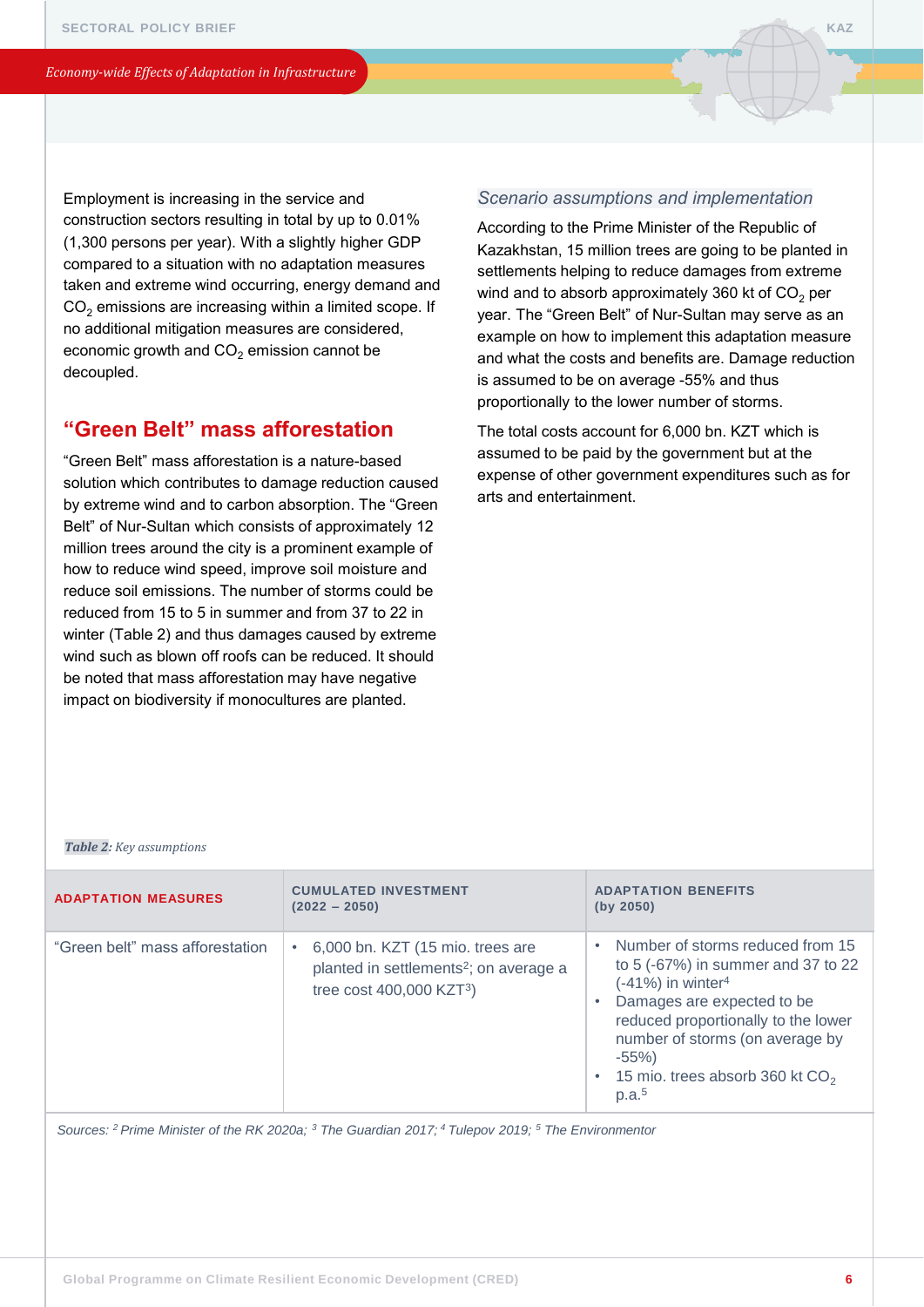### *Model results*

The macroeconomic impacts of the "green belt" mass afforestation are rather small. However, for the region benefiting from the measure, the impacts are much higher. As long as the benefits from the adaptation measure cannot be fully exploited, GDP is increasing more slowly compared to a situation without adaptation to climate change and extreme wind events. Subsequently, GDP is slightly higher (0.024% resp. 20 bn. KZT).

GDP growth is supported by increased household expenditures but is slowed down by higher imports related to the imported intermediate demand of the forestry sector in particular machinery, trailers and semitrailers as well as chemical products.

Private households profit from less repair expenses which frees up money for other consumption purposes. Additionally, like the previously discussed scenario, household consumption increases by up to 0.04% respectively 24 bn. KZT per year compared to a situation without adaptation measures and extreme wind because losses due to power outages in extreme wind years can be partly prevented and thus consumer demand can be satisfied.

Government consumption is more or less on the same development path because the higher expenditures for afforestation are compensated by lower governmental support for arts, entertainment and recreation activity. That impacts production and employment in the aforementioned two economic sectors.

While the forestry sector profits in terms of employment (max. additional 3,300 jobs per year) and production (max. +104 bn. KZT per year). "Arts, entertainment, and recreation" sector suffers with max. 5,400 employed persons less and a lower production level of max. -93 bn. KZT per year. However, both employment and production in arts, entertainment and recreation are increasing over time but at a slower pace compared to a scenario without additional afforestation. In total, employment is at a lower growth path (-0.02%, respectively -2,400 jobs) compared to a situation with no adaptation and extreme wind.

While energy-related  $CO<sub>2</sub>$  emissions are increasing (max.  $+0.02\%$  resp. 61 kt CO<sub>2</sub>, Figure 2) with higher GDP, the afforestation measure allows for absorbing approximately 360 kt  $CO<sub>2</sub>$  per year once all 15 million trees have been planted. Overall,  $CO<sub>2</sub>$  emissions are decreasing.

*Figure 2: "Mass afforestation" – Effects of the adaptation measure on GDP and components and CO<sup>2</sup> emissions (differences in % compared to the extreme wind scenario)*

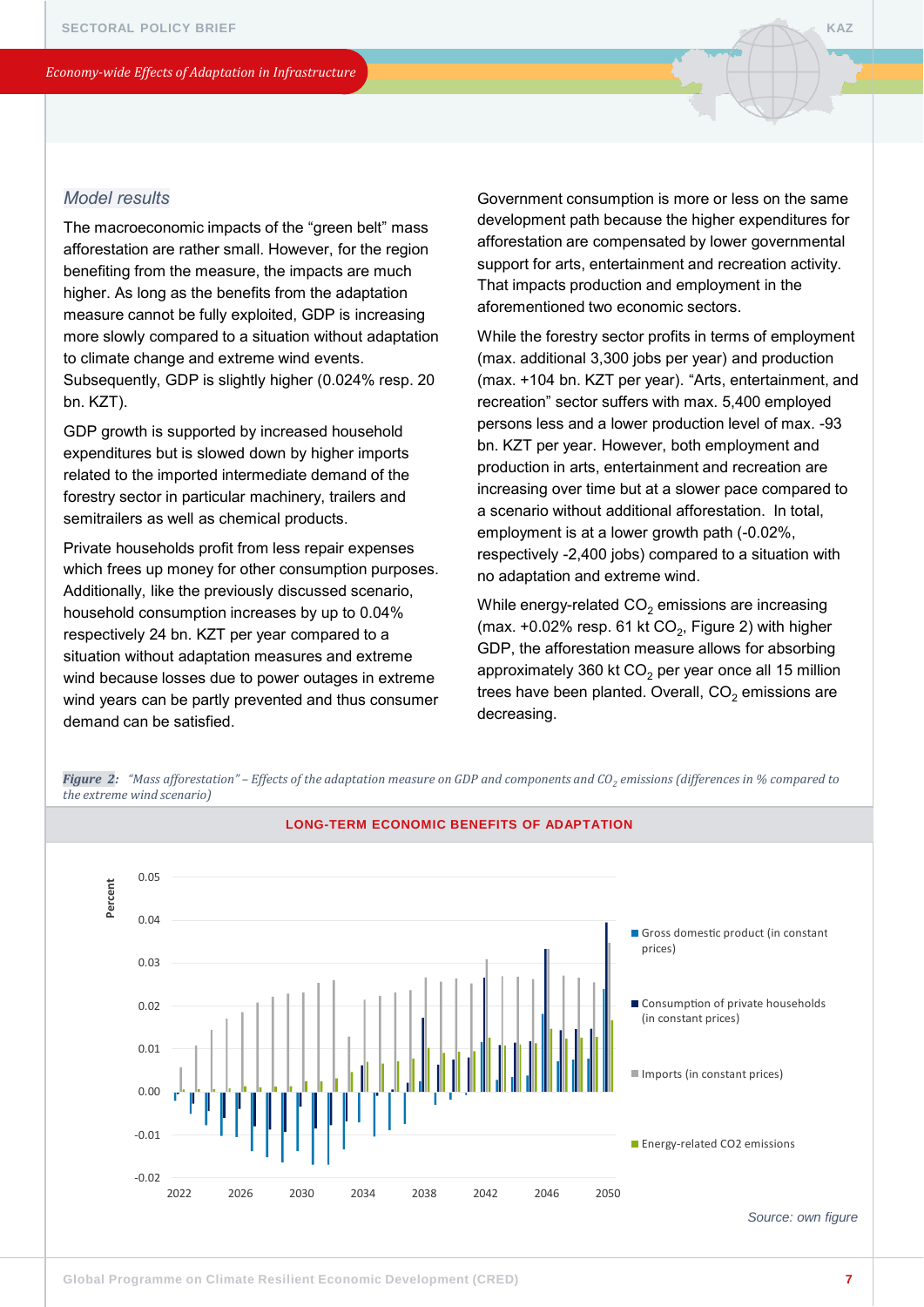# **(Re-)construction of climate resilient roads**

The modernization of the transport infrastructure is key to prevent climate change damages. Extreme precipitation and floods are expected to occur more frequently and cause increasingly higher costs in the transport sector, negatively affecting jobs and economic growth.

The extent of damage in Kazakhstan ranges from one billion KZT to 19 billion KZT per event depending on the location where the event occurs. Non-climatic factors such as population density, degree of surface sealing in urban versus rural areas, land use, and infrastructure endowment influence the extent of damage. Typical recorded damages are destroyed and flooded roads, bridges, cars and buildings. Economic losses due to impaired production as a result of disrupted and delayed transport is not quantified and thus underestimates the costs of climate change and the benefits of adaptation.

The average direct damage per major extreme precipitation and flood event is estimated with 15,000 Mio. KZT and is expected to occur every five years.

#### *Scenario assumptions and implementation*

Construction and regular maintenance of road infrastructure offers the opportunity to adapt to climate change in a proactive manner. For example, the Nurly Zhol budget 2020-2025 amounts to 5.5 trillion KZT for approximately 20,000 km of roads to be built, reconstructed, and repaired. Climate-proofing (e. g. drainage structures, new pavement structure) of these roads increase costs by 7-9% of regular road investments which accounts for 64 to 82.5 bn KZT per year. According to road adaptation projects in Kazakhstan, international donors are financing 100% of the adaptation costs. It is assumed that each year until 2050, such road investment programs including climateproofing measures are implemented.

With increasing investments in climate-proofed roads, the damages caused by extreme precipitation are assumed to be reduced by up to 50%. It must be noted that there is a high degree of uncertainty associated with the estimated benefits.

#### *Table 2: Key assumptions*

| <b>ADAPTATION MEASURES</b>                                                                   | <b>CUMULATED INVESTMENT</b><br>$(2022 - 2050)$                        | <b>ADAPTATION BENEFITS</b><br>(by 2050)                                                     |
|----------------------------------------------------------------------------------------------|-----------------------------------------------------------------------|---------------------------------------------------------------------------------------------|
| Investment into climate resilient $\cdot$ 2.117 bn. KZT <sup>6</sup> . <sup>7</sup><br>roads | Adaptation costs are financed by<br>international donors <sup>8</sup> | • Up to 50% reduction of damages is<br>assumed<br>• Up to 1% lower trade costs <sup>8</sup> |

*Source: <sup>6</sup>Prime Minister of the RK 2020b; <sup>7</sup> World Bank 2012, ADB 2019b; <sup>8</sup> World Bank 2020 estimate lower trade costs of 2.5% which includes completion of BRI transport projects (incl. road and railways).*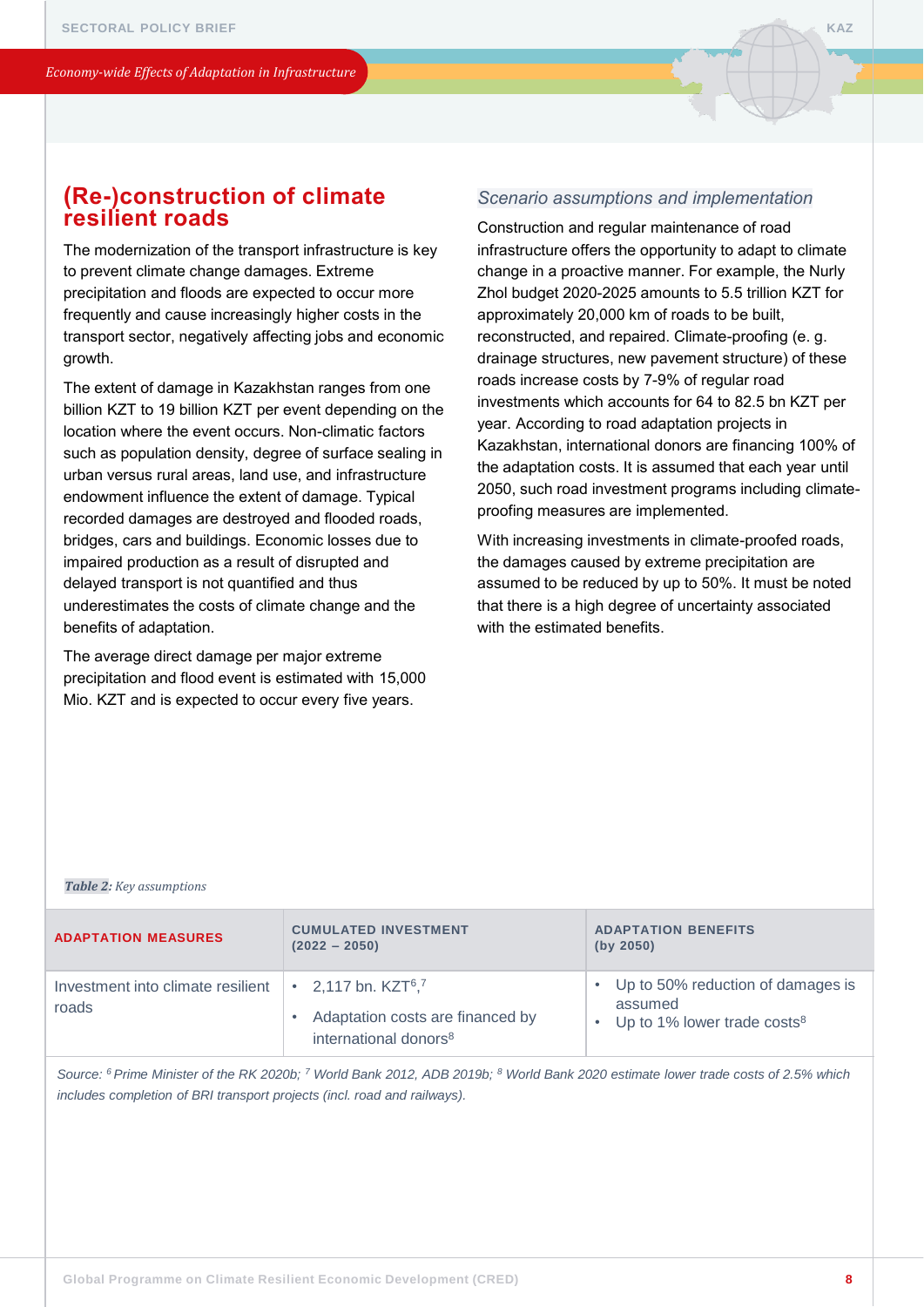### *Model results*

The economy-wide effects of the investments in climate-proofed roads are positive. The higher road investments have a positive impact on GDP which is at max. up to 0.46% respectively 389 bn. KZT higher per year compared to a situation with no adaptation measures in place and extreme precipitation occurring. The avoided damages due to adaptation, which reduce the (involuntary) defensive investment spending in flood years, is overlaid by regular adaptation investments.

With ongoing road improvements, travel time and thus transport costs are decreasing by up to 1%. Exports are expected to increase by 1% and respectively by 121 bn. KZT.

The intensified construction activity positively affects production in several other sectors such as manufacturers of non-metallic mineral products. During the construction period additional jobs are created. Employed persons in the transport sector profit as well. In total, employment is increasing by up to 0.08% and respectively 7,700 persons per year compared to a situation without adaptation to climate change and extreme precipitation events.

On the one hand, the higher economic activity positively impacts income and spending opportunities of households which increase by 0.26% respectively 159 bn. KZT. On the other hand, total  $CO<sub>2</sub>$  emissions are rising by 0.1% (respectively 411 kt), especially in the transport and energy sector which is related to oil refineries.

*Figure 3: (Re-)construction of climate resilient roads – Effects of the adaptation measure on GDP and components, employment and CO<sup>2</sup> emissions (differences in % compared to the extreme wind scenario)*



#### **LONG-TERM ECONOMIC BENEFITS OF ADAPTATION**

*Source: own figure*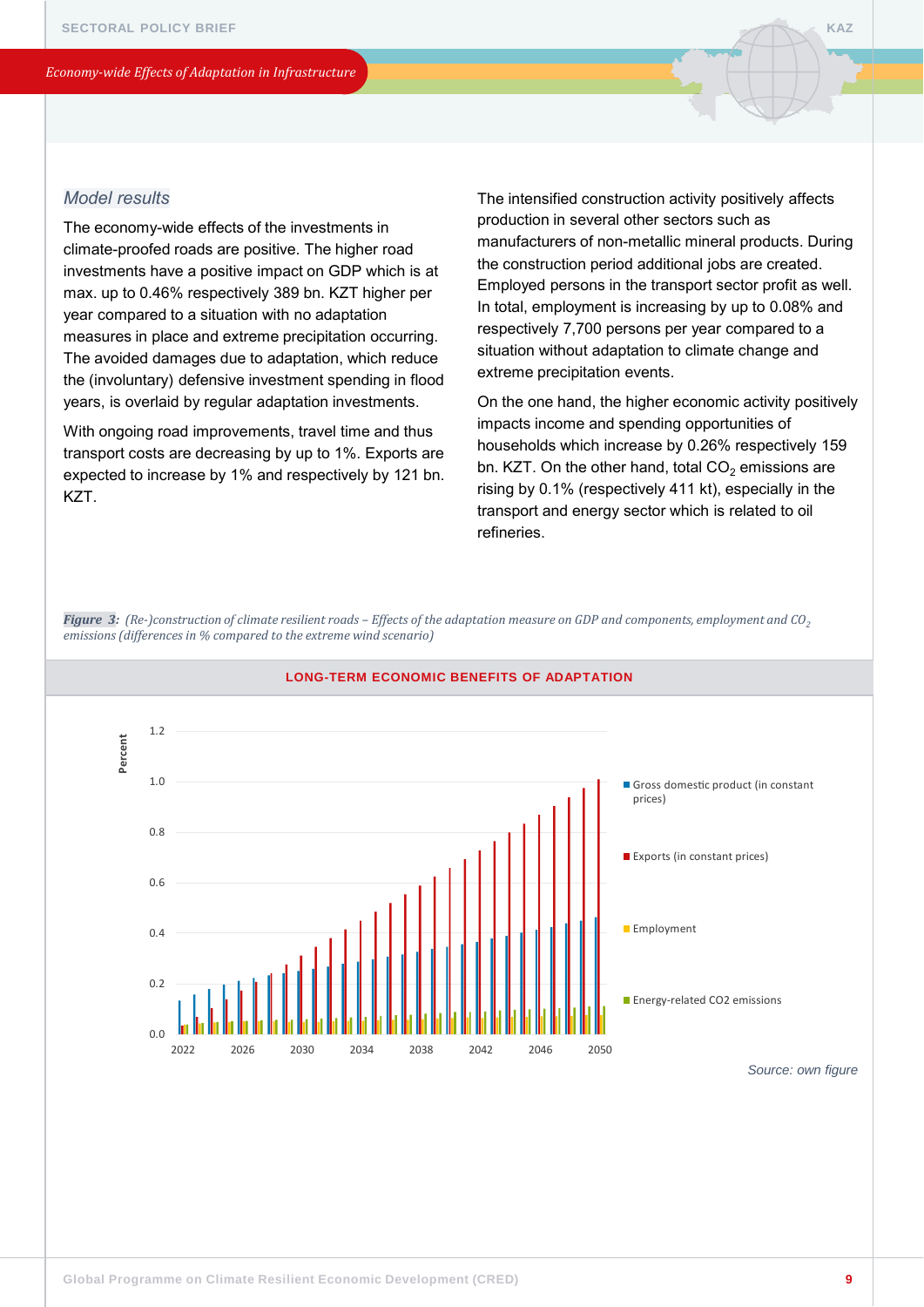The government of the Republic of Kazakhstan adopted the Ecological Code in January 2021 which shows ambitions to mainstream climate change adaptation into policies and development plans at the national and sub-national levels. Modelling results will help to understand which planned adaptation measures (or a combination thereof) are better suited in terms of their economy-wide impacts. Thus, adaptation options which are supposed to be beneficial for the infrastructure sector should be examined regarding their impacts for the whole economy before implementation.

- ➢ The consequences of climate change are already noticeable and will occur more frequently and more severe. Jobs and income are endangered not only in the infrastructure sector. Policymakers should be aware of what could happen to manage adaptation strategies and to initiate a climate resilient economic development.
- ➢ Various adaptation measures exist for the infrastructure sector to reduce the damages and losses from different climate change impacts. Cost-benefit analysis should be done first to identify the most suitable individual technologies, following techno-economic assessments. However, the quantification especially of the benefits is not easily assessable and is associated with a high degree of uncertainty. Then**, macroeconomic analyses should be conducted to detect the economy-wide impacts of single measures and enable decision-makers to adopt win-win options**. These results are subject to several uncertainties due to the nature of climate change and the current limited knowledge. However, the results serve as a starting point for the development of an adaptation strategy.
- ➢ **Investments in adaptation provide co-benefits**, as the adaptation measures analyzed with the e3.kz model exemplarily demonstrate. Reduced damages to the infrastructure and losses in economic sectors support economic growth and trade. Measures that primarily support the domestic economy are even more beneficial. However, improvements of e. g. road infrastructure are expected to increase driving performance and thus  $CO<sub>2</sub>$  emissions if no countermeasures (e. g. CO $_2$  limits for vehicles or a switch to railways) are taken.
- ➢ Combating climate change requires a holistic approach including both mitigation and adaptation actions: The e3.kz model results show that economic growth and  $CO<sub>2</sub>$  emissions can be decoupled. **Combining climate protection and adaptation measures can create co-benefits** as the example of the nature-based solution in this brief demonstrates. Also, the currently elaborated Kazakhstan's Low-Emission Development Strategy indicates the close links between adaptation and mitigation, their co-benefits but likewise adverse side effects (DIW Econ, 2021).
- ➢ **Financing of adaptation measures through international funds is not assumed with the exception of "(re-)construction of climate-resilient roads"**. Given the promises of the industrialized countries to support climate protection measures such as adaptation measures with USD 100 billion per year in the future, the prospects for (partial) funding of the measures are good. If infrastructure development is more linked to the SDGs, additional financing modalities such as global climate finance could be acquired (UNESCAP 2021b). In this case, the **macroeconomic effects of the measures would be even better**.
- $\triangleright$  Although the financial and economic impacts are relevant for policymakers to decide which adaptation measure is most effective", other criteria must be considered as well such as health aspects and ecosystem services (biodiversity, regulation of the water balance).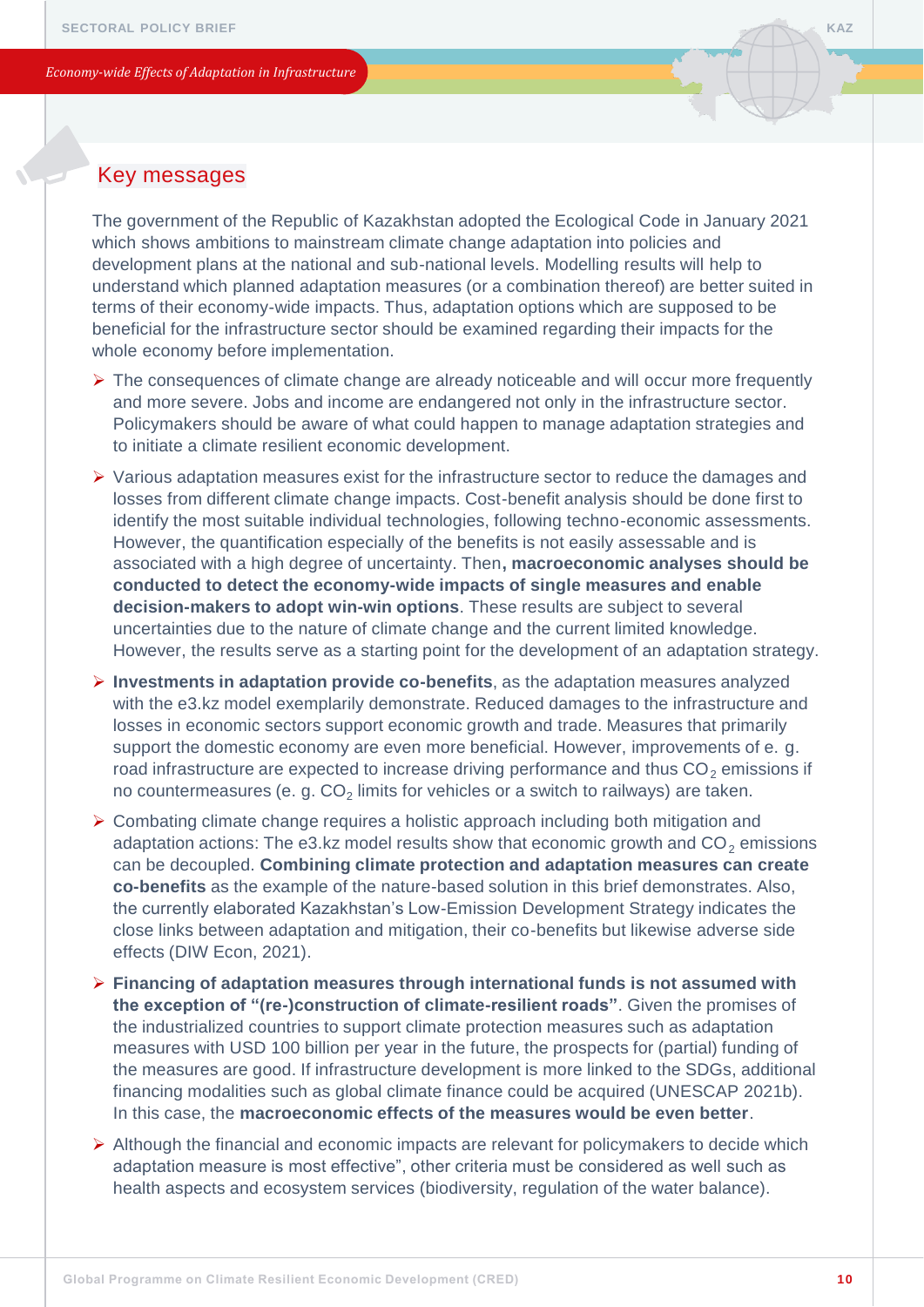- ADB (2019a): Kazakhstan: Central Asia Regional Economic Cooperation Corridors 1 and 6 Connector Road (Aktobe–Kandyagash) Reconstruction Project (RRP KAZ 52286). Project Data Sheet. <https://www.adb.org/projects/52286-001/main#project-pds>
- ADB (2019b). Proposed Loan KazAvtoZhol National Joint Stock Company Central Asia Regional Economic Cooperation Corridors 1 and 6 Connector Road (Aktobe–Kandyagash) Reconstruction Project (Guaranteed by the Republic of Kazakhstan). Report and Recommendation of the President to the Board of Directors, Sept. 2019.
- Adelphi and Development Alternatives (2019): Sustainable Housing Addressing SCP in the Housing Sector –Scoping Study, prepared on behalf of the EU SWITCH- Asia Sustainable Consumption and Production Facility (SCPF).
- Brolsma et al. (2021). Pre-feasibility study Ecosystem-based Adaptation Nur-Sultan. Prepared for the Asian Development Bank.
- COMSTAT (2020). Gross domestic product by the production method for 2019. Express-information 3rd August of 2020. (https://stat.gov.kz/api/getFile/?docId=ESTAT389479).
- COMSTAT (2021). https://taldau.stat.gov.kz/ru/NewIndex/GetIndex/702840?keyword=
- DIW Econ (2021). Kazakhstan: Towards Net Zero by 2060. Opportunities and challenges. Project: Long-term Low Greenhouse Gas Emission Development Strategy (LEDS) of Kazakhstan. First Draft, 8 July 2021.
- **Green Economy Concept (2013).** [https://policy.asiapacificenergy.org/sites/default/files/Concept%20on%20Transition%20towards%20Green%20Economy%20until%202050%20%2](https://policy.asiapacificenergy.org/sites/default/files/Concept%20on%20Transition%20towards%20Green%20Economy%20until%202050%20%28EN%29.pdf) 8EN%29.pdf
- IEA (2021). Kazakhstan's energy profile. https://www.iea.org/reports/kazakhstan-energy-profile
- ILO (2019). Working on a warmer planet. The impact of heat stress on labour productivity and decent work. [https://www.ilo.org/wcmsp5/groups/public/---dgreports/---dcomm/---publ/documents/publication/wcms\\_711919.pdf](https://www.ilo.org/wcmsp5/groups/public/---dgreports/---dcomm/---publ/documents/publication/wcms_711919.pdf)
- ITF (2019): Enhancing Connectivity and Freight in Central Asia, International Transport Forum Policy Papers, No. 71, OECD Publishing, Paris.
- Navarro and Jordà (2021). Climatic hazards evolution in the 21stcentury in the frame of the CRED project. Mediterranean Institute for Advanced Studies (IME-DEA, UIB-CSIC) University of the Balearic Islands
- [OECD \(2018\). Climate-resilient Infrastructure. OECD Environment policy paper No. 14 https://www.oecd.org/environment/cc/policy-perspectives](https://www.oecd.org/environment/cc/policy-perspectives-climate-resilient-infrastructure.pdf)climate-resilient-infrastructure.pdf
- OECD (2019): Sustainable Infrastructure for Low-Carbon Development in Central Asia and the Caucasus: Hotspot Analysis and Needs Assessment, Green Finance and Investment, OECD Publishing, Paris, <https://doi.org/10.1787/d1aa6ae9-en>.
- Prime Minister of the RK (2020a). "Two billion trees in forests and 15 million trees in settlements to be planted in Kazakhstan Minister of Ecology, Geology and Natural Resources" (https://www.primeminister.kz/en/news/v-rk-budet-posazheno-2-mlrd-derevev-v-lesnyh-massivah-i-15 mln-derevev-v-naselennyh-punktah-megpr-24101017)
- Prime Minister of the RK (2020b). "Under Nurly Zhol State Program, it is planned to implement 112 infrastructure projects by 2025. (https://primeminister.kz/en/news/v-ramkah-gosprogrammy-nurly-zhol-do-2025-goda-planiruetsya-realizovat-112-infrastrukturnyh-proektov-213248)
- . Stewart and Deng (2014). Climate Impact Risks and Climate Adaptation Engineering for Built Infrastructure. ASCE-ASME Journal of Risk and Uncertainty in Engineering Systems, Part A: Civil Engineering American Society of Civil Engineers. DOI: 10.1061/AJRUA6.0000809.
- The Environmentor (n.d.) ([https://blog.tentree.com/this-is-the-impact-of-1-million-trees/\)](https://blog.tentree.com/this-is-the-impact-of-1-million-trees/)
- The Guardian (2017). Astana's plan to stay warm in the winter? Build a ring of one million trees (<https://www.theguardian.com/cities/2017/oct/18/astana-plan-warm-winter-ring-one-million-trees>)
- Tulepov (2019). Climate change: the capital's experience (https://vechastana.kz/izmenenie-klimata-opyt-stolicy/)
- UNECE (2019a): Logistics and Transport Competitiveness in Kazakhstan. Geneva. https://unece.org/DAM/trans/publications/Report\_- \_Kazakhstan\_as\_a\_transport\_logistics\_centre\_Europe-Asia.pdf
- UNECE (2019b): Kazakhstan Environmental Performance Reviews Series No. 50, Third Review, United Nations, Geneva.
- UNESCAP (2021a). Kazakhstan Climate Change and Disaster Risk Profile. https://www.unescap.org/sites/default/d8files/event[documents/Kazakhstan%20-%20Climate%20Change%20and%20Disaster%20Risk%20Profile.pdf](https://www.unescap.org/sites/default/d8files/event-documents/Kazakhstan%20-%20Climate%20Change%20and%20Disaster%20Risk%20Profile.pdf)
- UNESCAP (2021b). Infrastructure Financing in Kazakhstan. A study commissioned by the United Nations Economic and Social Commission for Asia and the Pacific (ESCAP)
- USAID (2012). Transportation Addressing Climate Change Impacts on Infrastructure: Preparing for Change. [https://www.climatelinks.org/sites/default/files/asset/document/Infrastructure\\_Transportation.pdf](https://www.climatelinks.org/sites/default/files/asset/document/Infrastructure_Transportation.pdf)
- World Bank (2012). East-West Roads Project (Almaty-Korgos Section): Western Europe Western China International Transit Corridor (CAREC 1b) (P128050).
- World Bank (2019a). Belt and Road Economics: Opportunities and Risks of Transport Corridors. Washington, D. C.
- World Bank (2019b). Enterprise Surveys [www.enterprisesurveys.org](http://www.enterprisesurveys.org/)
- World Bank (2020). South Caucasus and Central Asia Belt and Road Initiative Kazakhstan Country Case Study. June 2020.
- [World Bank \(2021\). Climate Risk Profile: Kazakhstan. https://climateknowledgeportal.worldbank.org/sites/default/files/2021-06/15834-](https://climateknowledgeportal.worldbank.org/sites/default/files/2021-06/15834-WB_Kazakhstan%20Country%20Profile-WEB.pdf) WB\_Kazakhstan%20Country%20Profile-WEB.pdf
- World Green Building Council (n.d.). About Green Building. [What is green building? | World Green Building Council \(worldgbc.org\)](https://www.worldgbc.org/what-green-building)